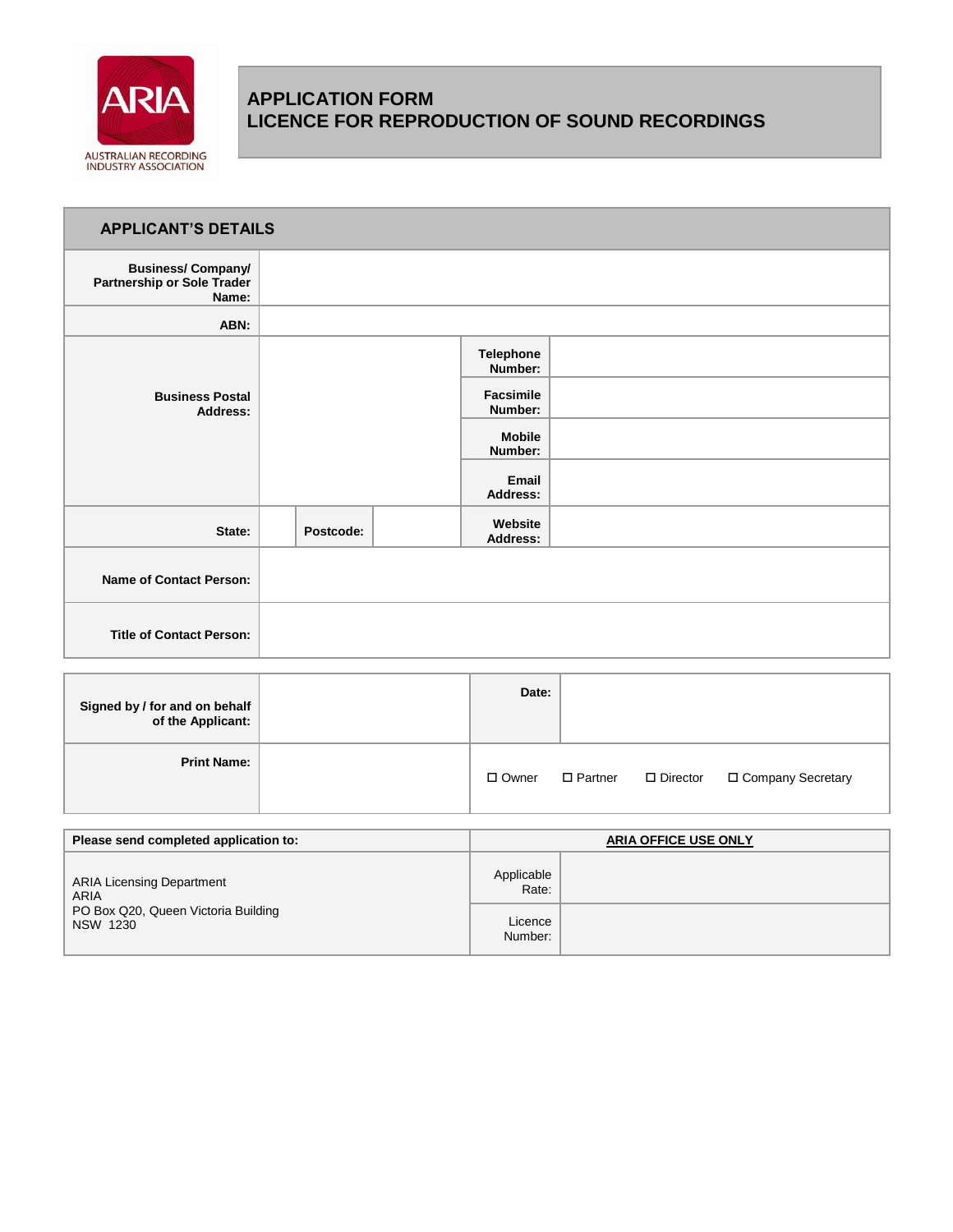# **REPRODUCTION OF SOUND RECORDINGS ONLY**

## **A. NATURE OF BUSINESS –** *Please tick the category applicable to your application.*

| $\Box$ | <b>DJ FORMAT SHIFTING</b>                                                                                                                                                                                                      |                |                                                                                                                                        |
|--------|--------------------------------------------------------------------------------------------------------------------------------------------------------------------------------------------------------------------------------|----------------|----------------------------------------------------------------------------------------------------------------------------------------|
|        | For reproduction of sound recordings to a hard-drive system for the purpose of providing a DJ service.                                                                                                                         |                |                                                                                                                                        |
|        |                                                                                                                                                                                                                                |                |                                                                                                                                        |
| $\Box$ | <b>MOBILE DJ SERVICE OPERATORS LICENCE</b>                                                                                                                                                                                     |                |                                                                                                                                        |
|        | For reproduction of sound recordings to hard-drive systems for the purpose of providing DJ services via mobile DJs.                                                                                                            |                |                                                                                                                                        |
|        |                                                                                                                                                                                                                                |                |                                                                                                                                        |
| $\Box$ | <b>BACKGROUND MUSIC SYSTEMS LICENCE</b>                                                                                                                                                                                        |                |                                                                                                                                        |
|        | own commercial premises such as restaurants/cafes, gyms, fitness centres, retail stores.                                                                                                                                       |                | For the reproduction of sound recordings to proprietary systems developed by or owned or controlled by you for supply to customers who |
|        | provide proprietary<br>Do you<br>music<br>systems, equipment or hardware to your<br>customers?                                                                                                                                 | $\sqcap$ YES   | $\Box$ NO                                                                                                                              |
|        | Production of the contraction of the contract of the contraction of the contraction of the contract of the contract of the contract of the contract of the contract of the contract of the contract of the contract of the con | $\blacksquare$ | $- \cdot -$                                                                                                                            |

| Do you provide music updates to your<br>systems?            | <b>D</b> YES | $\square$ NO |
|-------------------------------------------------------------|--------------|--------------|
| How often do you provide updates to your<br>systems?        |              |              |
| How are the updates delivered to your<br>systems?           |              |              |
| Do you provide advertising as part of the<br>music service? | <b>D</b> YES | $\square$ NO |

| $\Box$ | <b>BACKGROUND MUSIC CONTENT LICENCE</b>                                                                                                    |                                                                                                     |                                                                                                                                            |
|--------|--------------------------------------------------------------------------------------------------------------------------------------------|-----------------------------------------------------------------------------------------------------|--------------------------------------------------------------------------------------------------------------------------------------------|
|        |                                                                                                                                            | commercial premises such as restaurants / cafes, gyms, fitness centres, retail stores or jukeboxes. | For the reproduction of sound recordings to encrypted CDs, encrypted digital files or other secure devices for supply to customers who own |
|        | In what format do you provide music<br>content to your customers?                                                                          |                                                                                                     |                                                                                                                                            |
|        | How often do you provide music<br>content to your customers?                                                                               |                                                                                                     |                                                                                                                                            |
|        | Do you provide music content to<br>jukebox operators?                                                                                      | <b>T</b> YES                                                                                        | $\Box$ NO                                                                                                                                  |
|        | If you provide music content to jukebox<br>operators, have you agreed to be<br>bound by the MIPI Code of Conduct for<br>Jukebox Operators? | <b>T</b> YES                                                                                        | $\Box$ NO                                                                                                                                  |

| Do you provide jukebox systems to your<br>customers?   | <b>T</b> YES | $\Box$ NO |
|--------------------------------------------------------|--------------|-----------|
| Do you provide music updates to your<br>jukeboxes?     | <b>T</b> YES | $\Box$ NO |
| How often do you provide updates to your<br>jukeboxes? |              |           |
| How are the updates delivered?                         |              |           |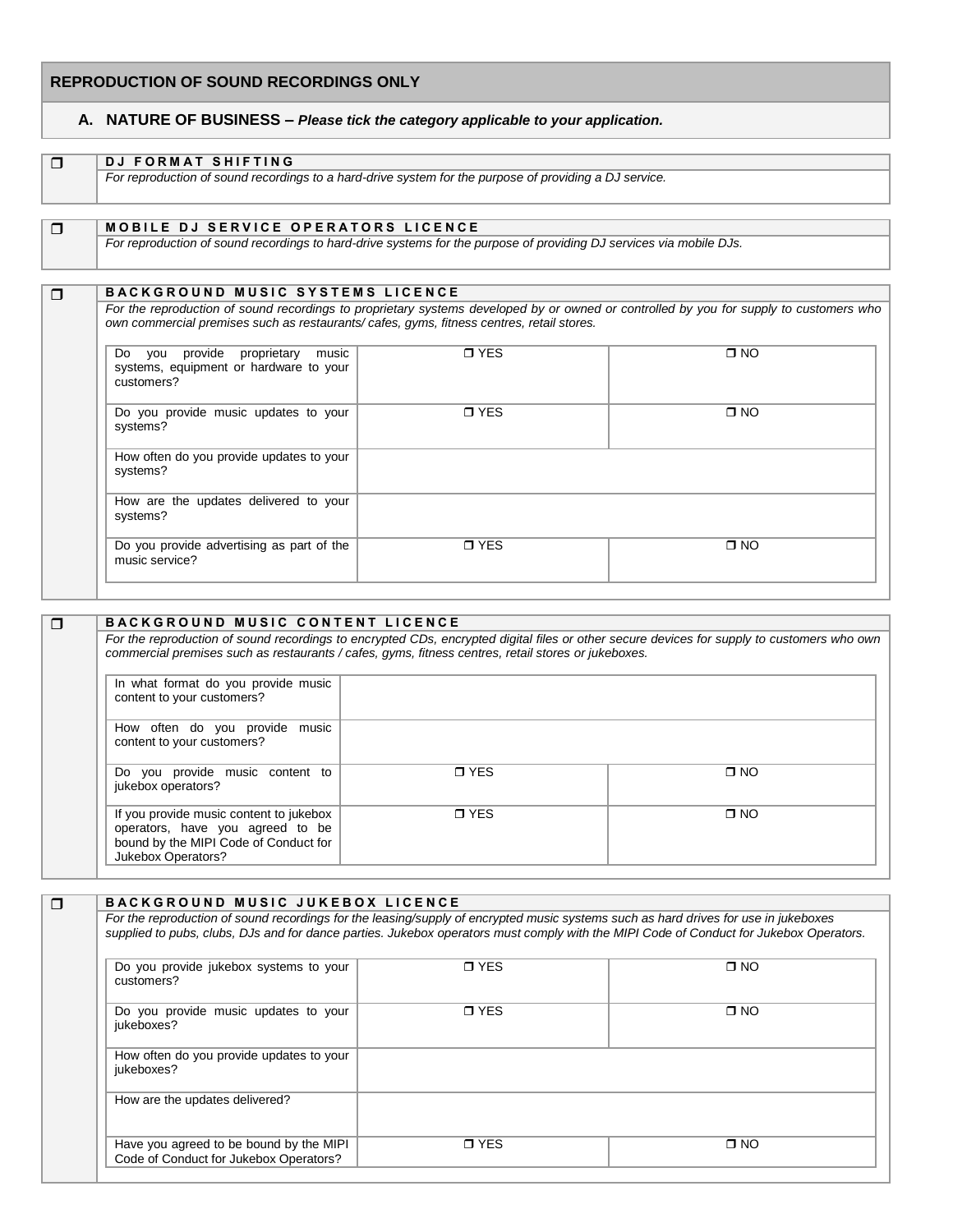| Are you applying for this licence for the<br>music on hold service within your own<br>business?           | $\blacksquare$ YES | $\square$ NO |
|-----------------------------------------------------------------------------------------------------------|--------------------|--------------|
| Are you applying for this licence as part of<br>a music on hold service that you provide<br>to customers? | <b>D</b> YES       | $\square$ NO |
| Do you provide music updates to your<br>service?                                                          | $\sqcap$ YES       | $\square$ NO |
| How often do you provide updates to your<br>service?                                                      |                    |              |
| How do you deliver the updates?                                                                           |                    |              |

**DANCE INSTRUCTORS** *For the reproduction of sound recordings for dance instructors and dance teachers, including line dance instructors for teaching purposes.* This licence is administered by AMCOS on behalf of ARIA and AMCOS. Please download the application form from:

- o **Website:** [http://www.apra-amcos.com.au](http://www.apra-amcos.com.au/)
	- o **Email:** [nonretlic@apra.com.au](mailto:nonretlic@apra.com.au)

#### **MUSIC THE RAPISTS**

*For the reproduction of sound recordings for Australian Music Therapy Association Inc members to use a part of their music therapy sessions.*

| Are you a registered member of the<br>Australian Music Therapy Association Inc?             | <b>n</b> YES  | ∩ NO       |
|---------------------------------------------------------------------------------------------|---------------|------------|
| What is the maximum number of sound<br>recordings that will you reproduce during a<br>vear? | $\square$ 200 | $\Box$ 500 |

### **T E L E V I S I O N P R O D U C T I O N C O M P A N I E S & T E L E V I S I O N B R O A D C A S T E R S**

*For the reproduction ("synchronisation") of sound recordings in television programs.*

There are several restrictions with this licence. Please contact ARIA Business Affairs to discuss your licensing requirements:<br>
o Email: business.affairs@aria.com.au Email[: business.affairs@aria.com.au](mailto:business.affairs@aria.com.au)

| In what format do you deliver the music                       |  |
|---------------------------------------------------------------|--|
| content to your customers?                                    |  |
| How often do you provide the music                            |  |
| content to your customers?                                    |  |
| Please provide further information                            |  |
| regarding the specific nature of the                          |  |
| programming that you will be<br>producing for your customers: |  |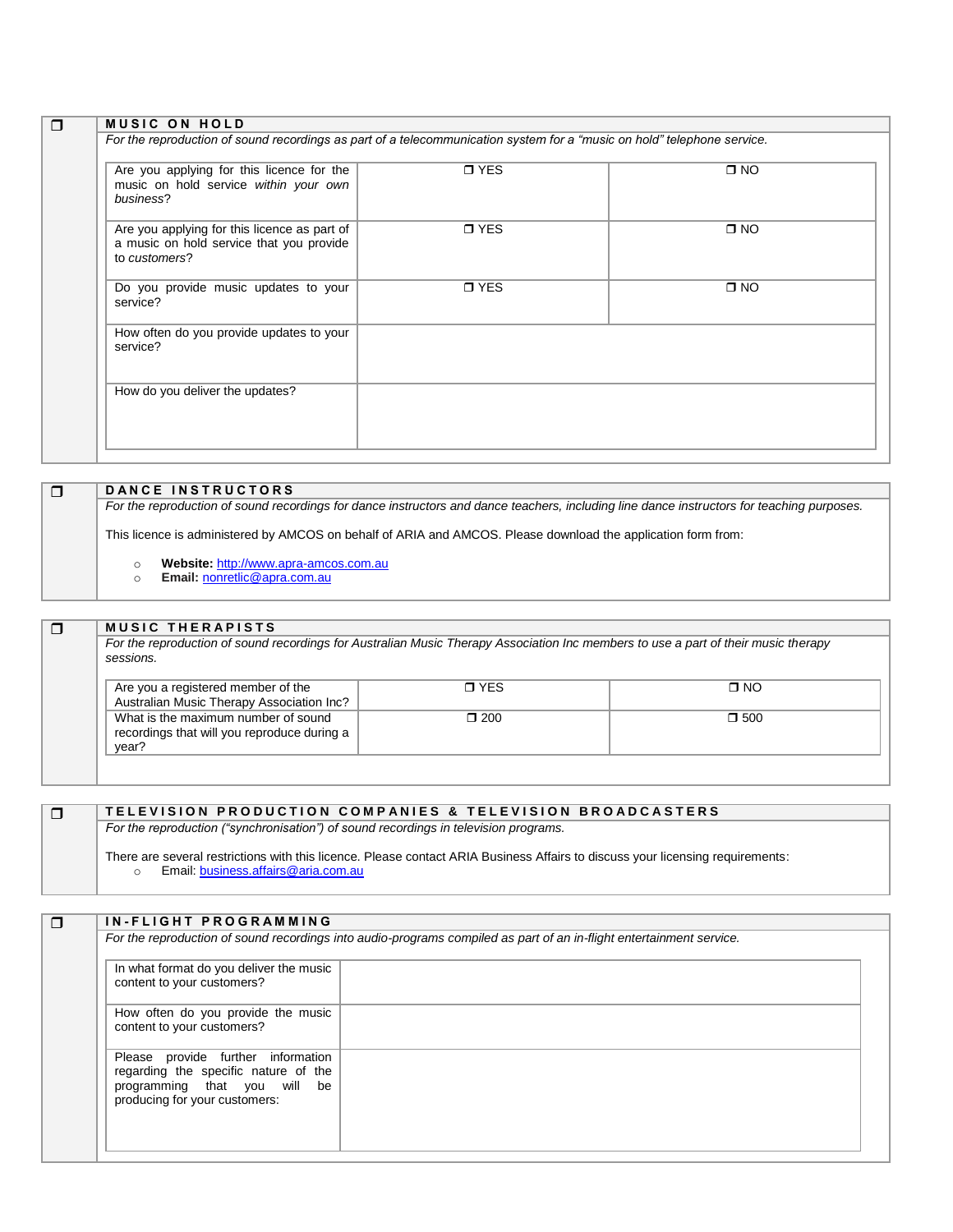### **B. ADDITIONAL INFORMATION**

Please answer these questions where relevant. If you are applying for a DJ licence or a Music Therapist Licence please only answer questions 1 - 7:

| <b>QUESTION</b> |                                                                                                                                             |                                                                                                                                                                                                                                                                                                                                                                                                                                                                                 | <b>RESPONSE</b> |
|-----------------|---------------------------------------------------------------------------------------------------------------------------------------------|---------------------------------------------------------------------------------------------------------------------------------------------------------------------------------------------------------------------------------------------------------------------------------------------------------------------------------------------------------------------------------------------------------------------------------------------------------------------------------|-----------------|
| 1.              | Please specify the date of<br>commencement of the<br>reproduction of sound recordings                                                       |                                                                                                                                                                                                                                                                                                                                                                                                                                                                                 |                 |
| 2.              | Who will your service be supplied<br>to?                                                                                                    | Venues (e.g. pubs, clubs, theatres)<br>$\Box$<br>Restaurants/cafes<br>$\Box$<br>Commercial premises (e.g. hairdressers, offices, hotels)<br>$\Box$<br>Retail premises (e.g. shopping centres)<br>σ<br>Background music systems providers<br>$\Box$<br>Private parties/events<br>$\Box$<br>Fitness instructors/gyms<br>$\Box$<br>Jukebox operators<br>◘<br>Music therapy sessions (N.B. this is only applicable for AMTA Members)<br>$\Box$<br>Other (please specify):<br>$\Box$ |                 |
| 3.              | In what format do you propose to<br>store the reproductions? (i.e.<br>WAV, WMA, MP3, AAC or other)                                          |                                                                                                                                                                                                                                                                                                                                                                                                                                                                                 |                 |
| 4.              | What will the reproductions be<br>stored on? (digital music system,<br>hard drive, CD, iPods)                                               |                                                                                                                                                                                                                                                                                                                                                                                                                                                                                 |                 |
| 5.              | Where will the original music be<br>sourced from?                                                                                           |                                                                                                                                                                                                                                                                                                                                                                                                                                                                                 |                 |
| 6.              | Is the music catalogue you wish to<br>reproduce/supply commercially<br>available within Australia?                                          | $\n  T YES$                                                                                                                                                                                                                                                                                                                                                                                                                                                                     | $\square$ NO    |
| 7.              | Where will the original source of<br>your sound recordings (e.g. CDs)<br>be stored? Will they be available<br>within 7 days if required for | Storage Address:                                                                                                                                                                                                                                                                                                                                                                                                                                                                |                 |
|                 | auditing purposes? Please note<br>proof of such ownership is<br>required for the duration of the<br>agreement.                              | Will the sound recordings be available for auditing?<br>$\square$ YES<br>$\square$ NO                                                                                                                                                                                                                                                                                                                                                                                           |                 |
| 8.              | Anticipated Number of units to<br>produce/supply/lease per month:                                                                           |                                                                                                                                                                                                                                                                                                                                                                                                                                                                                 |                 |
| 9.              | Anticipated number of sound<br>recordings on each unit (discs or<br>digital music systems):                                                 |                                                                                                                                                                                                                                                                                                                                                                                                                                                                                 |                 |
|                 | 10. What is your anticipated gross<br>revenue per week/month from this<br>business? Please provide an<br>estimated breakdown.               |                                                                                                                                                                                                                                                                                                                                                                                                                                                                                 |                 |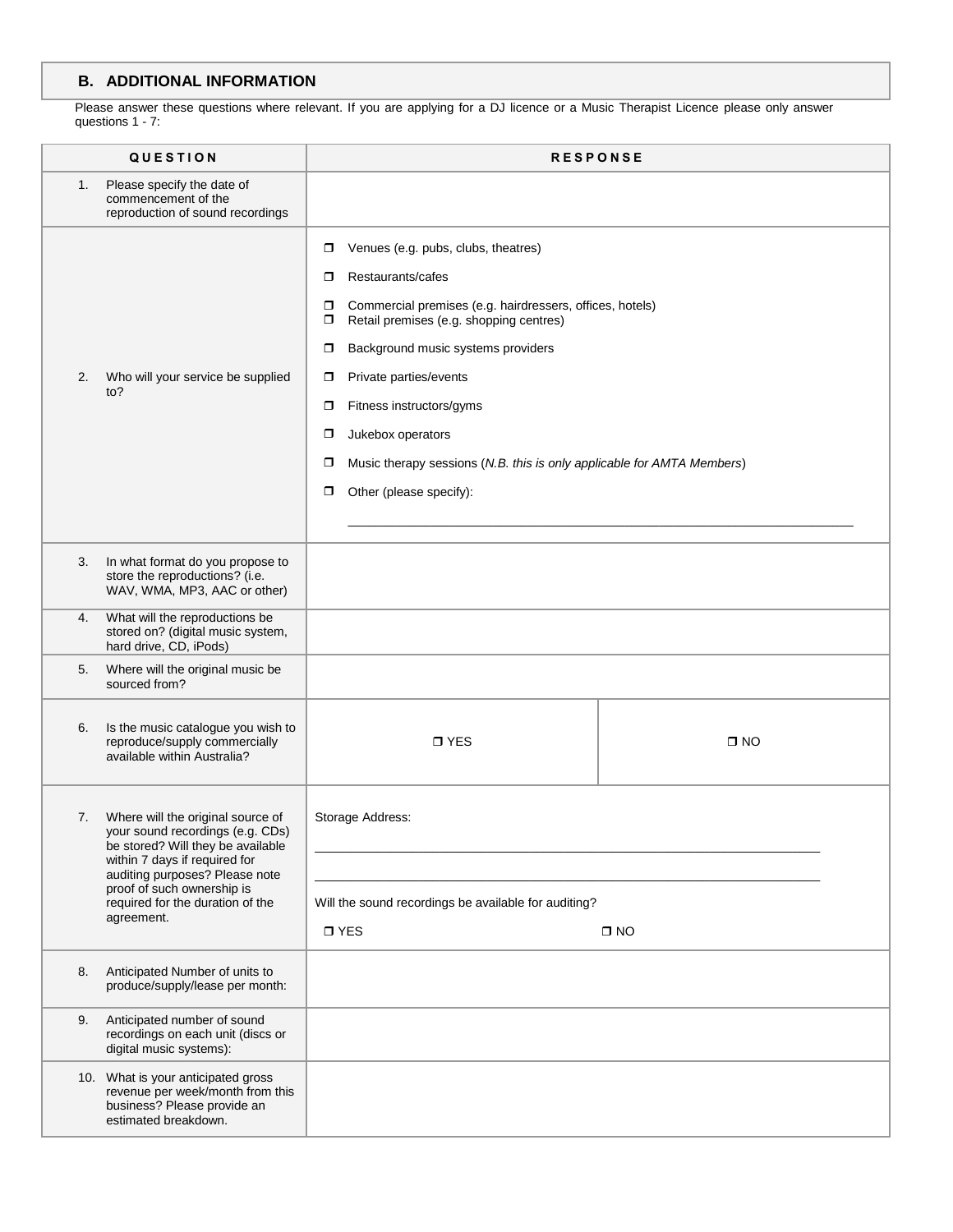#### **C. TECHNOLOGICAL PROTECTION**

In order for ARIA to review your application we require you to submit the following information:

- 1. A complete technical analysis of the storage formats you intend to use for sound recording and how are reproductions are to be made/stored/transferred;
- 2. What reproduction encryption methods and copy control technology software do you use to prevent further or unauthorised reproductions of sound recordings being made; and

 $\mathcal{L} = \{ \mathcal{L} = \{ \mathcal{L} = \{ \mathcal{L} = \{ \mathcal{L} = \{ \mathcal{L} = \{ \mathcal{L} = \{ \mathcal{L} = \{ \mathcal{L} = \{ \mathcal{L} = \{ \mathcal{L} = \{ \mathcal{L} = \{ \mathcal{L} = \{ \mathcal{L} = \{ \mathcal{L} = \{ \mathcal{L} = \{ \mathcal{L} = \{ \mathcal{L} = \{ \mathcal{L} = \{ \mathcal{L} = \{ \mathcal{L} = \{ \mathcal{L} = \{ \mathcal{L} = \{ \mathcal{L} = \{ \mathcal{$  $\mathcal{L} = \{ \mathcal{L} = \{ \mathcal{L} = \{ \mathcal{L} = \{ \mathcal{L} = \{ \mathcal{L} = \{ \mathcal{L} = \{ \mathcal{L} = \{ \mathcal{L} = \{ \mathcal{L} = \{ \mathcal{L} = \{ \mathcal{L} = \{ \mathcal{L} = \{ \mathcal{L} = \{ \mathcal{L} = \{ \mathcal{L} = \{ \mathcal{L} = \{ \mathcal{L} = \{ \mathcal{L} = \{ \mathcal{L} = \{ \mathcal{L} = \{ \mathcal{L} = \{ \mathcal{L} = \{ \mathcal{L} = \{ \mathcal{$  $\mathcal{L} = \{ \mathcal{L} = \{ \mathcal{L} = \{ \mathcal{L} = \{ \mathcal{L} = \{ \mathcal{L} = \{ \mathcal{L} = \{ \mathcal{L} = \{ \mathcal{L} = \{ \mathcal{L} = \{ \mathcal{L} = \{ \mathcal{L} = \{ \mathcal{L} = \{ \mathcal{L} = \{ \mathcal{L} = \{ \mathcal{L} = \{ \mathcal{L} = \{ \mathcal{L} = \{ \mathcal{L} = \{ \mathcal{L} = \{ \mathcal{L} = \{ \mathcal{L} = \{ \mathcal{L} = \{ \mathcal{L} = \{ \mathcal{$  $\mathcal{L} = \{ \mathcal{L} = \{ \mathcal{L} = \{ \mathcal{L} = \{ \mathcal{L} = \{ \mathcal{L} = \{ \mathcal{L} = \{ \mathcal{L} = \{ \mathcal{L} = \{ \mathcal{L} = \{ \mathcal{L} = \{ \mathcal{L} = \{ \mathcal{L} = \{ \mathcal{L} = \{ \mathcal{L} = \{ \mathcal{L} = \{ \mathcal{L} = \{ \mathcal{L} = \{ \mathcal{L} = \{ \mathcal{L} = \{ \mathcal{L} = \{ \mathcal{L} = \{ \mathcal{L} = \{ \mathcal{L} = \{ \mathcal{$  $\mathcal{L} = \{ \mathcal{L} = \{ \mathcal{L} = \{ \mathcal{L} = \{ \mathcal{L} = \{ \mathcal{L} = \{ \mathcal{L} = \{ \mathcal{L} = \{ \mathcal{L} = \{ \mathcal{L} = \{ \mathcal{L} = \{ \mathcal{L} = \{ \mathcal{L} = \{ \mathcal{L} = \{ \mathcal{L} = \{ \mathcal{L} = \{ \mathcal{L} = \{ \mathcal{L} = \{ \mathcal{L} = \{ \mathcal{L} = \{ \mathcal{L} = \{ \mathcal{L} = \{ \mathcal{L} = \{ \mathcal{L} = \{ \mathcal{$  $\mathcal{L} = \{ \mathcal{L} = \{ \mathcal{L} = \{ \mathcal{L} = \{ \mathcal{L} = \{ \mathcal{L} = \{ \mathcal{L} = \{ \mathcal{L} = \{ \mathcal{L} = \{ \mathcal{L} = \{ \mathcal{L} = \{ \mathcal{L} = \{ \mathcal{L} = \{ \mathcal{L} = \{ \mathcal{L} = \{ \mathcal{L} = \{ \mathcal{L} = \{ \mathcal{L} = \{ \mathcal{L} = \{ \mathcal{L} = \{ \mathcal{L} = \{ \mathcal{L} = \{ \mathcal{L} = \{ \mathcal{L} = \{ \mathcal{$  $\mathcal{L} = \{ \mathcal{L} = \{ \mathcal{L} = \{ \mathcal{L} = \{ \mathcal{L} = \{ \mathcal{L} = \{ \mathcal{L} = \{ \mathcal{L} = \{ \mathcal{L} = \{ \mathcal{L} = \{ \mathcal{L} = \{ \mathcal{L} = \{ \mathcal{L} = \{ \mathcal{L} = \{ \mathcal{L} = \{ \mathcal{L} = \{ \mathcal{L} = \{ \mathcal{L} = \{ \mathcal{L} = \{ \mathcal{L} = \{ \mathcal{L} = \{ \mathcal{L} = \{ \mathcal{L} = \{ \mathcal{L} = \{ \mathcal{$  $\mathcal{L} = \{ \mathcal{L} = \{ \mathcal{L} = \{ \mathcal{L} = \{ \mathcal{L} = \{ \mathcal{L} = \{ \mathcal{L} = \{ \mathcal{L} = \{ \mathcal{L} = \{ \mathcal{L} = \{ \mathcal{L} = \{ \mathcal{L} = \{ \mathcal{L} = \{ \mathcal{L} = \{ \mathcal{L} = \{ \mathcal{L} = \{ \mathcal{L} = \{ \mathcal{L} = \{ \mathcal{L} = \{ \mathcal{L} = \{ \mathcal{L} = \{ \mathcal{L} = \{ \mathcal{L} = \{ \mathcal{L} = \{ \mathcal{$  $\mathcal{L} = \{ \mathcal{L} = \{ \mathcal{L} = \{ \mathcal{L} = \{ \mathcal{L} = \{ \mathcal{L} = \{ \mathcal{L} = \{ \mathcal{L} = \{ \mathcal{L} = \{ \mathcal{L} = \{ \mathcal{L} = \{ \mathcal{L} = \{ \mathcal{L} = \{ \mathcal{L} = \{ \mathcal{L} = \{ \mathcal{L} = \{ \mathcal{L} = \{ \mathcal{L} = \{ \mathcal{L} = \{ \mathcal{L} = \{ \mathcal{L} = \{ \mathcal{L} = \{ \mathcal{L} = \{ \mathcal{L} = \{ \mathcal{$  $\mathcal{L} = \{ \mathcal{L} = \{ \mathcal{L} = \{ \mathcal{L} = \{ \mathcal{L} = \{ \mathcal{L} = \{ \mathcal{L} = \{ \mathcal{L} = \{ \mathcal{L} = \{ \mathcal{L} = \{ \mathcal{L} = \{ \mathcal{L} = \{ \mathcal{L} = \{ \mathcal{L} = \{ \mathcal{L} = \{ \mathcal{L} = \{ \mathcal{L} = \{ \mathcal{L} = \{ \mathcal{L} = \{ \mathcal{L} = \{ \mathcal{L} = \{ \mathcal{L} = \{ \mathcal{L} = \{ \mathcal{L} = \{ \mathcal{$  $\mathcal{L} = \{ \mathcal{L} = \{ \mathcal{L} = \{ \mathcal{L} = \{ \mathcal{L} = \{ \mathcal{L} = \{ \mathcal{L} = \{ \mathcal{L} = \{ \mathcal{L} = \{ \mathcal{L} = \{ \mathcal{L} = \{ \mathcal{L} = \{ \mathcal{L} = \{ \mathcal{L} = \{ \mathcal{L} = \{ \mathcal{L} = \{ \mathcal{L} = \{ \mathcal{L} = \{ \mathcal{L} = \{ \mathcal{L} = \{ \mathcal{L} = \{ \mathcal{L} = \{ \mathcal{L} = \{ \mathcal{L} = \{ \mathcal{$  $\mathcal{L} = \{ \mathcal{L} = \{ \mathcal{L} = \{ \mathcal{L} = \{ \mathcal{L} = \{ \mathcal{L} = \{ \mathcal{L} = \{ \mathcal{L} = \{ \mathcal{L} = \{ \mathcal{L} = \{ \mathcal{L} = \{ \mathcal{L} = \{ \mathcal{L} = \{ \mathcal{L} = \{ \mathcal{L} = \{ \mathcal{L} = \{ \mathcal{L} = \{ \mathcal{L} = \{ \mathcal{L} = \{ \mathcal{L} = \{ \mathcal{L} = \{ \mathcal{L} = \{ \mathcal{L} = \{ \mathcal{L} = \{ \mathcal{$  $\mathcal{L} = \{ \mathcal{L} = \{ \mathcal{L} = \{ \mathcal{L} = \{ \mathcal{L} = \{ \mathcal{L} = \{ \mathcal{L} = \{ \mathcal{L} = \{ \mathcal{L} = \{ \mathcal{L} = \{ \mathcal{L} = \{ \mathcal{L} = \{ \mathcal{L} = \{ \mathcal{L} = \{ \mathcal{L} = \{ \mathcal{L} = \{ \mathcal{L} = \{ \mathcal{L} = \{ \mathcal{L} = \{ \mathcal{L} = \{ \mathcal{L} = \{ \mathcal{L} = \{ \mathcal{L} = \{ \mathcal{L} = \{ \mathcal{$ 

A complete summary of all anti-piracy measures.

#### **D. IMPORTANT INFORMATION**

- 1. The ARIA Reproduction Licence does not provide you with the right to perform, broadcast or communicate the sound recordings or musical or literary works embodied in the sound recordings nor the right to authorise others to do so. Permission to do so must be obtained from the copyright owner or from an organisation authorised to grant such licences, such as the Australasian Performing Right Association Limited (performing/broadcasting/communicating the musical works) or the Phonographic Performance Company of Australia Limited (*PPCA*) (performing/broadcasting/communicating the sound recordings).
- 2. The ARIA Reproduction Licence does not provide you with the right to reproduce the musical or literary works embodied in any sound recording and permission to do so must be obtained from the copyright owner or from an organisation authorised to grant such licences, such as the Australasian Mechanical Copyright Owners Society Limited.
- 3. The ARIA Reproduction Licence does not provide you with the right to use film clips, music videos or other cinematographic films embodying the sound recordings.
- 4. The Agreement applies to those sound recordings that fall within the scope of the ARIA repertoire. A list of the ARIA Licensing Copyright Owners and Labels can be found at: [http://www.aria.com.au/pages/documents/sound\\_recording\\_label\\_list.pdf.](http://www.aria.com.au/pages/documents/sound_recording_label_list.pdf) Certain sound recordings are specifically excluded from the scope of the ARIA Reproduction Licence.
- 5. This is an application only and it does not constitute a licence or permission to reproduce sound recordings.
- 6. Upon approval by ARIA of an ARIA Reproduction Licence application, payment of a non refundable Initial Guarantee will be required for specific licences prior to contract execution by ARIA. The ARIA Reproduction Licence does not commence until the Initial Guarantee has been paid and the Licence has been signed by you and ARIA.

### **E. PRIVACY STATEMENT**

ARIA respects the privacy of your personal information. We handle your personal information in accordance with the *Privacy Act 1988 (Cth)*. This Privacy Statement explains our policy for handling personal information and should be read in conjunction with our Privacy Policy which provides more detailed information about how we collect, use and store your personal information.

**COLLECTION** - We need to collect the information requested below for the purpose of assessing your licence application and if approved, granting you a licence for the reproduction of sound recordings, and for closely related business purposes.

**CONSEQUENCES OF NOT PROVIDING INFORMATION** - If you do not provide all of the information requested, it may prevent us from processing your licence application.